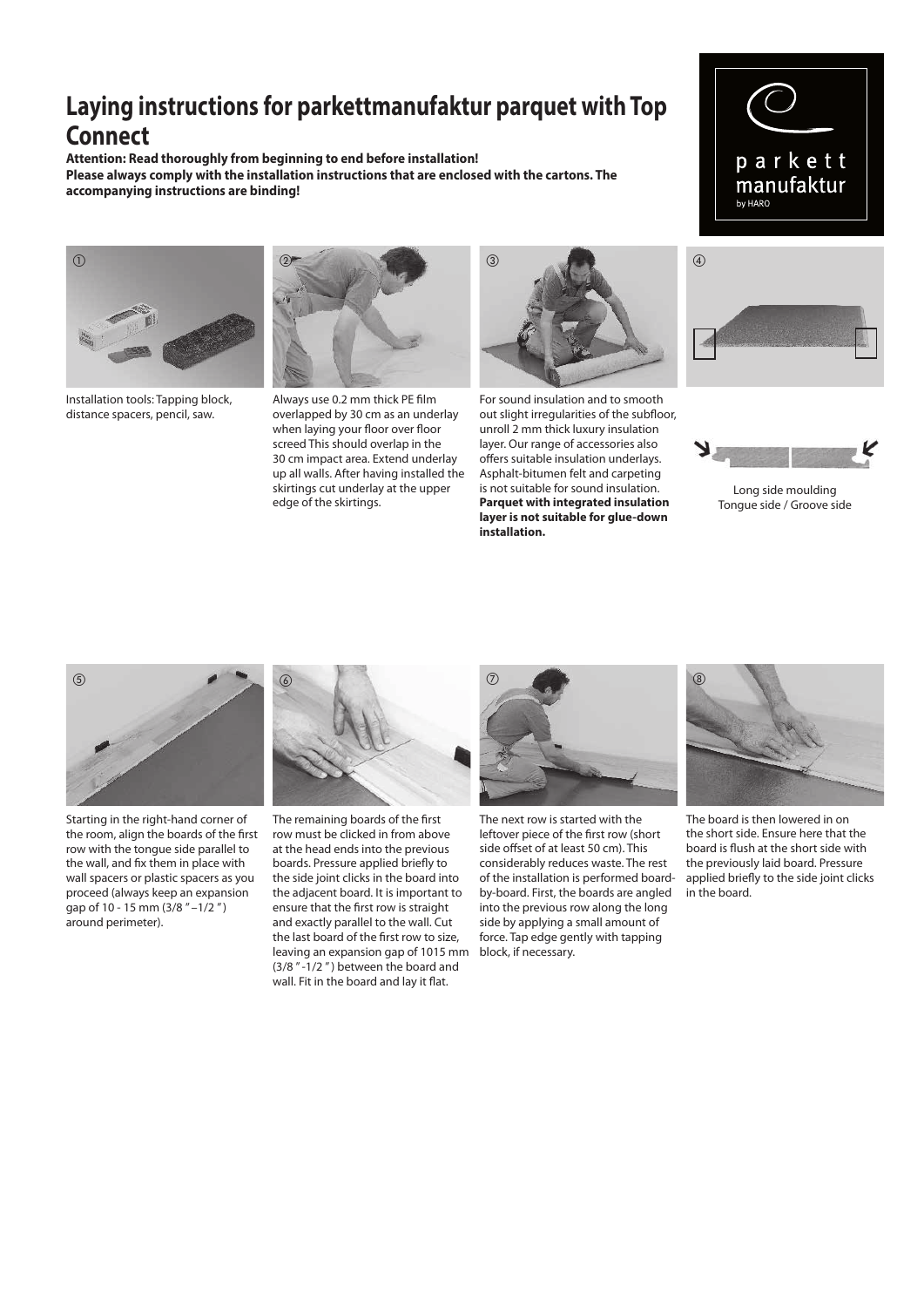



Short side profile Interlocking



Cut to size and fit in the boards of the last row. Leave a gap of 10 to 15 mm between the boards and wall.



If radiator pipes protrude from the floor, drill and saw a cutout into the board (the size of the cutout depends on the radiator pipe and the required expansion space).



In doorways, mount a suitable moulding system to ensure the necessary expansion space. This also applies if the same floor is to be laid in the adjoining room. In this case, a transition moulding should be used for covering the required expansion gap. Leave an expansion space of approx. 5 mm between the board and the base of the moulding. As a rule, a fine saw must be used to cut a gap the thickness of a board in wooden door frames to allow the parquet to expand.



Be sure to remove all distance spacers once all boards are laid. Fasten skirtings (with or without clip system) to the walls – that´s it.



Tips for the unlocking of Top Connect: If the dismantle tool is not available, Remove the boards with the unlocking help system. The unlocking help system must be inserted from the long side of the groove into the groove of the short side.



the boards can be pushed apart in a parallel direction.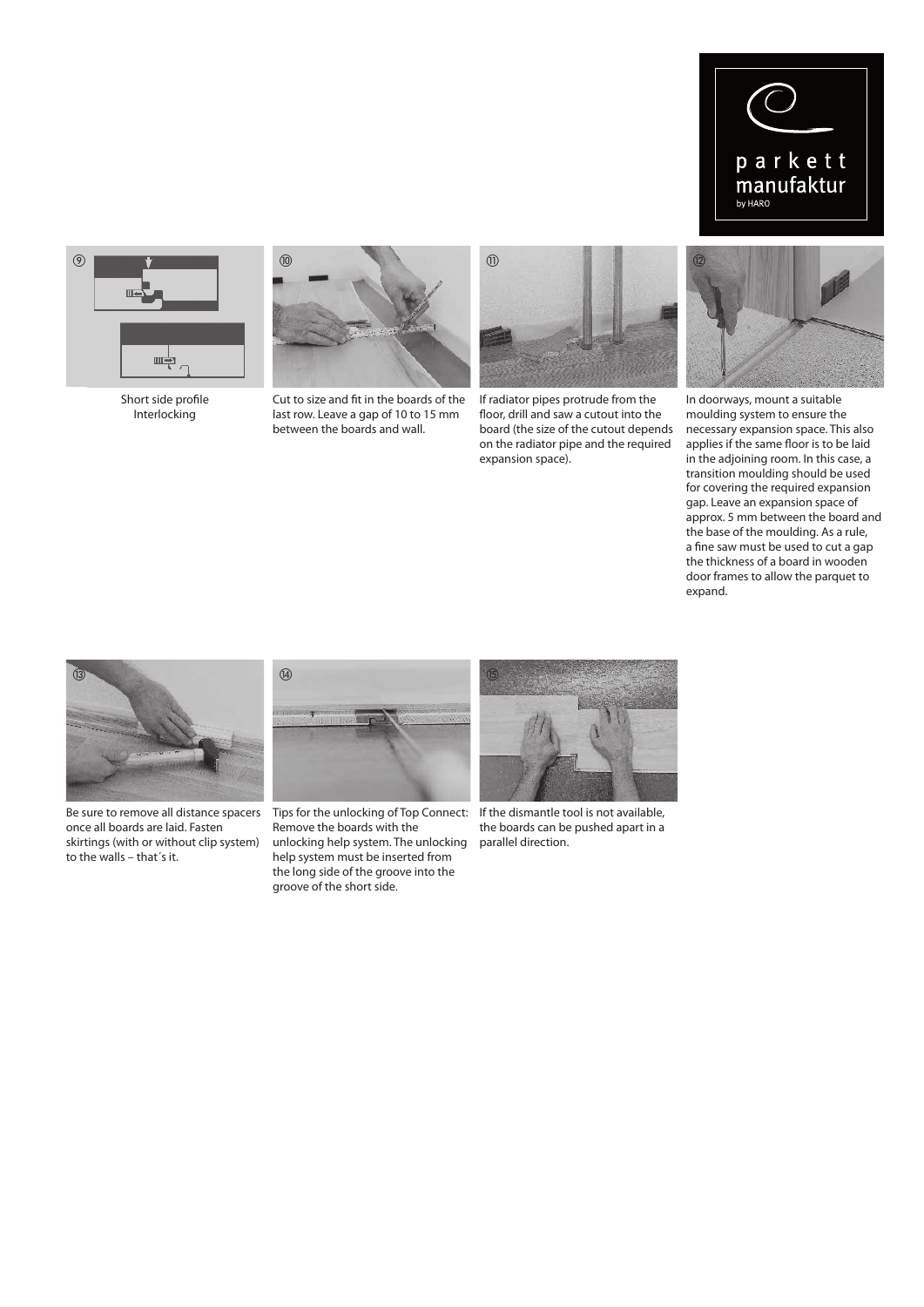# **General information**

**Attention: Read thoroughly from beginning to end before installation!** 

## **Measures to take before installation**

Do not open the cartons prior to installation. Store and climatise the unopened cartons inside. New constructions to be closed in with air conditioning or heating units during the winter months. Recommended room conditions for installation are 18 °C (65 °F).

*Important: Prior to installation, inspect the boards in daylight for any visible faults or damage and also check colour and texture. To achieve a regular distribution of the grade in the installed floor, we recommend installing from different packs at the same time. No claims are accepted once flooring boards have been installed. Elastic and textile floor coverings must be completely removed leaving no remains.* 

#### **Direction of installation:**

The direction of laying normally depends on the main source of light fall in the room, e.g. French windows. The boards should run parallel with the entering light for best appearance. However, the proportions of the room can also be emphasised by skilled selection of the direction in which your parquet is laid. Light-coloured wood makes small rooms appear larger. With floating installation in large areas over 10 m (33 ft.) in length or width, an expansion joint must be allowed for. Apply an expansion moulding or cover strip over said expansion joint.

- Ensure that the boards are always laid lengthways in narrow hallways.

- When installing T, L or U-shaped areas, separate the flooring areas according to the room layout by using a suitable profile system.

In commercial/ public areas, we recommend glue-down installation. Please ask your dealer for our special laying instructions for glue-down installation. Parquet with integrated insulation layer is not suitable for glue-down installation.

**Preparing the subfloor:** The subfloor must be level, dry and solid; the respective DINs must be compiled with. Cement screed, mastic asphalt, V100 particle boards, old floor coverings, such as ceramic or low-pile glued down carpets, for example, are suitable.

#### **Moisture check:**

The subfloor must be checked in a workmanlike manner by using a suitable measuring instrument (CM meter) in order to verify compliance with the required limit moisture content for laying the floor covering.

Limit moisture content without underfloor heating: Cement or poured cement floors ≤ 2.0 CM (weight)%; anhydrite or anhydrite cast floors ≤ 0.5 CM (weight)%

Limit moisture content with underfloor heating: Cement or poured cement floors ≤ 1.8 CM (weight)%; anhydrite or anhydrite cast floors ≤ 0.3 CM (weight)%

Please observe the preparatory measures which you find on our web site and in the "Installation over Underfloor Heating" section of these Laying Instructions. Prior to installation, a signed Record of Preparatory Subfloor Heat-Up Phase must be submitted by the client.

#### **Installation over underfloor heating:**

When installing your floor over underfloor heating, the screed must be laid in accordance with the German DIN 1853 standard. Before you start the installation, please verify that the underfloor heating system has been installed in compliance with DIN EN 1264 Part 1-4 and that the proper preparatory heat-up phase has been completed once the professional installers have been coordinated. Detailed instructions on installation over underfloor heating can be obtained from your dealer.

#### **Care:**

For detailed instructions on initial treatment and general maintenance, please refer to the Floor Care Guide for parquet with oleovera natural oil finish, which you can obtain from your dealer. In the case of commercial and public application areas, please ask your dealer for the special care instructions.

## **Initial treatment:**

**oleovera** is a natural finish whose oil is given time to dry in air. The drying process is not accelerated by UV light. This natural form of surface finish with oil always **requires initial treatment of the surface immediately after installation.**

#### **Initial Treatment with Natural Floor Oil:**

Natural Floor Oil penetrates deeply into the wood and gives the floor a rustic appearance. The pores of the wood surface remain open, while the surface is resistant to the usual wear and tear. When applying Natural Floor Oil, please follow the instructions given on the label. The drying time is approx. 12 hours. We recommend that you subject the floor only to light duty during the first days after installation. The floor should not be soaped during the first two weeks after initial treatment.

#### **Regular cleaning:**

## **Dry cleaning:**

It is usually sufficient to clean your parquet dry using a dust mop, soft broom or vacuum cleaner. Damp mopping can always be carried out as required.

#### **Damp cleaning/Care:**

Use natural floor soap for optimum cleaning and maintenance of your parquet floor. Always avoid letting water stand on the surface. Steam cleaning machines are not suitable for cleaning hardwood floors.

#### **Damp wiping with natural floor soap:**

Natural floor soap is used for regular maintenance of the floor. This diluted soap solution does not form a coat on the floor surface. It achieves excellent cleaning results with a regreasing effect that preserves the natural beauty of the floor. The floor should not be soaped during the first two weeks after initial treatment. Damp mopping can then be done regularly, as required. It is perfectly suited for all wood species available from parkettmanufaktur. Depending on how dirty the floor is, please add 2 to 4 tablespoons of natural floor soap to 5 litres of water and wipe the floor with a well-wrung cloth or mop.

### **Intensive care:**

If your parquet floor shows visible signs of wear and tear, it should be treated with natural floor intensive cleaner. Then reapply natural floor oil (as described above under " Initial treatment " ). Partial treatment is also possible without leaving marks around the treated sections.

#### **Climatic conditions:**

In order to maintain the quality and beauty of your parquet floor, but also for your own personal well being, an indoor climate of approx. 30% – 60% relative air humidity is ideal with a room temperature of approx. 20ºC. To keep the air humidity constant, especially during the heating season, we recommend using an electrical air humidifier to prevent extreme drying out of the floor. Air humidifiers should be switched on right from the beginning of the heating season. If the recommended air humidity level is fallen below, minor gaps may develop in the joints between the flooring boards, which usually close again after the heating season.

#### **How you can additionally protect your parquet floor:**

To preserve the quality and beauty of your floor we recommend using Teflon furniture glides (PTFE) under chairs and furniture legs and doormats in entrances. The castors of armchairs and office chairs must comply with German Standard DIN 68131. Use only lined rollers of type W (soft). It is also a good idea to use polycarbonate mats as underlay for armchairs and office chairs.